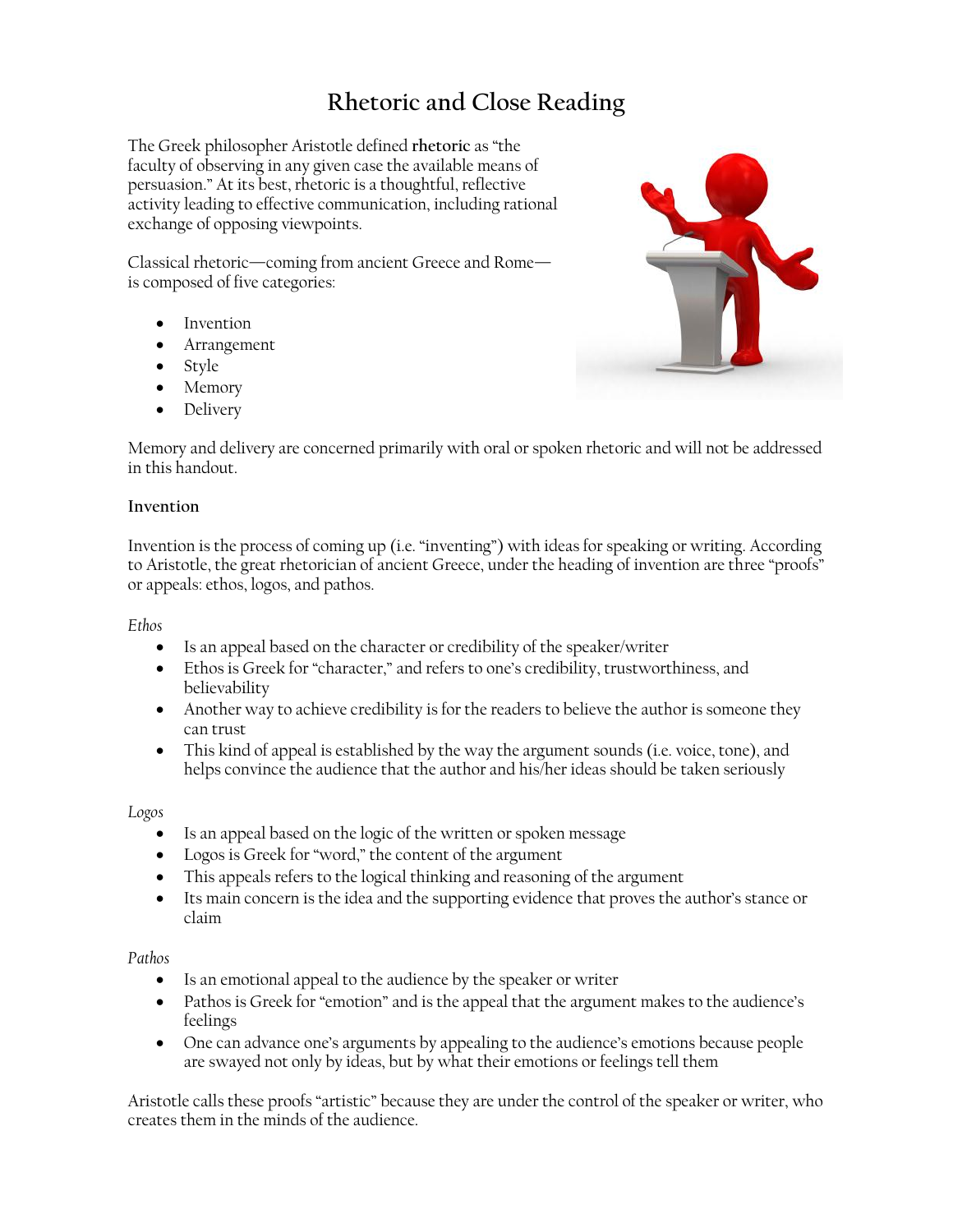Aristotle points out that these three *artistic proofs* need to work together in balance for the speaker or writer to achieve maximum persuasive effect. People use their hearts as well as their minds in making decisions, and these three proofs are tools for both analyzing and creating effective arguments.

## **Arrangement**

Invention, or the process of coming up with ideas to speak or write about, is the first step in forming an argument. Once you know what you are going to say, you must next decide in what order to present your ideas. This process is known as *arrangement*.

These are the parts of a strongly organized piece of writing (or speaking);

- *Exordium*: Introduction. The writer gains the audience's attention. Whether it is a single paragraph or several, the introduction draws the readers into the text by piquing their interest, challenging them, or otherwise getting their attention.
- *Narratio*: Background information. The information gives the facts of the case, thus establishing why the subject is a problem that needs addressing.
- *Propositio*: The proposition. The writer presents his or her thesis, or main idea.
- *Confirmatio*: Arguments supporting the proposition. The writer gives evidence to support the thesis or main idea. This is the nuts and bolts of the essay, containing the most specific and concrete details from the text.
- *Refutatio*: The anticipation and refutation of counter-arguments. The writer answers any objections that opponents may raise. This serves as a bridge between the writer's proof and conclusion.
- *Peroratio*: Conclusion. Whether it is one paragraph or several, the peroratio brings the essay to a satisfying close. The writer summarizes the chief arguments, calls for a specific response, and makes a final emotional appeal.

Although you may wish to create your own organizational pattern, rhetoricians seem to agree that this one is the most effective.

# **Style**

Invention is the process of coming up with ideas, and arrangement is putting those ideas in order. In using *style*, a writer must decide how to express those ideas. Stylistic choices can contribute to the writer's ethos, or character, make the content, or logos, of the message more memorable and artistic, and enhance pathos, or the emotional appeal of the writer's message.

Style choices fall into two categories:

- *Diction*: the choice of words (includes rhetoric devices such a metaphors, similes, personification, hyperbole, etc). When analyzing diction, ask
	- o Which of the important words in the passage are general and abstract? Which are specific and concrete?
	- o Are the important words formal, informal, colloquial, or slang?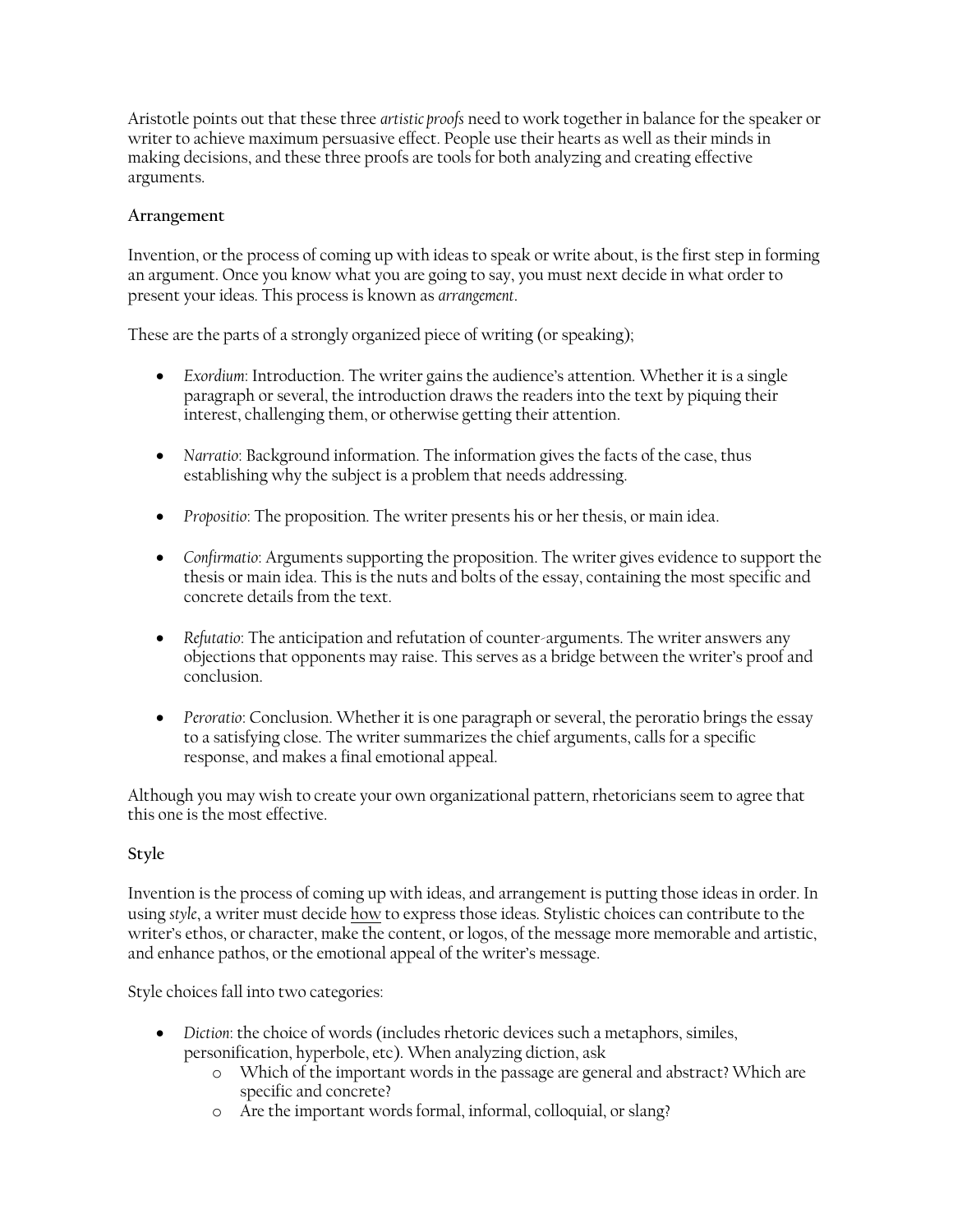- o Are some words nonliteral or figurative, creating figures of speech such as metaphors?
- *Syntax*: how those words are arranged (includes arrangement choices such as parallelisms, repetition, juxtapositions, antithesis, etc). When analyzing syntax, ask:
	- o What is the order of the parts of the sentence? Is it the usual or is it inverted?
	- o What kind of sentences are used? (declarative, imperative, interrogative, exclamatory, etc)
	- o How does the sentence connect is words, phrases, and clauses?

# **The Rhetorical Triangle**

The modern rhetorical triangle consists of five elements:

- Writer
- Audience
- Message
- Purpose
- Rhetorical context

#### **Writer**

The writer must ask the question "What can I do to build my credibility and make the audience trust my message?" The writer must establish common ground with the reader and give a reason that he or she can be trusted. You can build your ethos through the choices your make in terms of tone, style, and dealing with counter-arguments.

#### **Audience**

To have a message accepted by an audience, the writer should try to appeal to their emotions, which is why the audience is often linked with pathos in the rhetorical triangle.

The writer must ask, "What values and beliefs do I appeal to in the audience? How can I engage both the audience's heart and mind?" The more you know about your audience, the better you will be to find what will appeal to their emotions.